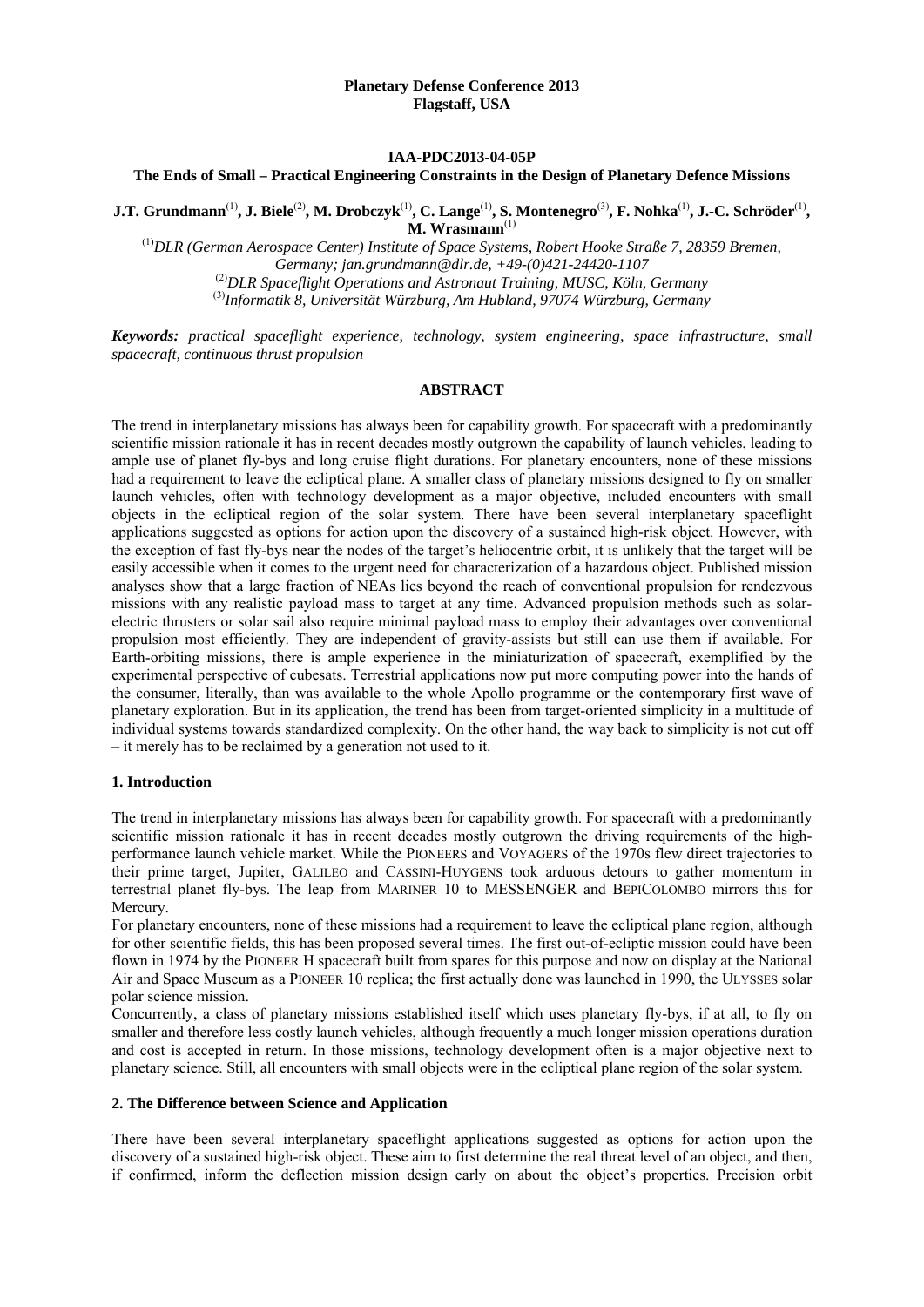determination can be improved beyond terrestrial-only means [1] by coupling a planetary radar beacon to the object. The investigation of object mechanical properties requires global characterization by orbiters and in-situ studies of the surface material by landers. Such mission profiles are reminiscent of NEAR-SHOEMAKER or the HAYABUSA missions with their MINERVA or MASCOT landers. [2,3,4]

However, with the exception of fast fly-bys near the nodes of the target's heliocentric orbit, it is unlikely that nature will be as kind as the scientific planetary mission target selection process when it comes to the urgent need for characterization of a hazardous object. Experience with past temporary high-risk objects suggests the timeframe for a sequence of confirmation, characterization and, ultimately, deflection missions:

 Except for virtually co-orbital objects, the lower bound of the mitigation actions timeframe is the interval of close encounters with Earth at which discovery is likely, precision observation is feasible, or an impact could occur. These intervals vary as part of a sometimes rather complex semi-regular interference cycle with a quantization of individual intervals on the order of one to a few synodic periods which in turn are of the order of one to a few years, each. A similar cycle is that of the favourability of Mars oppositions, where more and less favourite oppositions alternate, though not exactly, and the closest oppositions occur only once every few decades. Also comparable is the cycle of (99942) Apophis observation opportunities which has been extensively reported due to the recently retired collision risk of this object.

 The upper bound is the lead time for sufficiently precise and reliable prediction of impact at a risk level that clearly justifies substantial spending efforts, be it for dedicated observations requiring extensive telescope time, precision orbit determination support and object characterization missions, or ultimately, for a deflection campaign. When this threshold of a positive impact prediction is reached is not known, although it can be expected to be much higher than any of the predictions at which virtual impactor warnings have peaked so far – e.g. 10%,  $_{50}\right.^{50}$  or higher. [5] For objects not locked in simple or 1950DA-like resonance with Earth [6] this is maximum confirmable lead time on the order of a few decades, due to the inherent inaccuracies of extended tracking observations and the amplification of these errors by any planetary encounter of the object, however distant. [7]

 Since the target asteroid is defined by nature without regard to availability of planetary gravity-assists, any such mission will likely push the limits of available launch vehicles. Published mission analyses show that a large fraction of NEAs lies beyond the reach of conventional propulsion for rendezvous missions with any realistic payload mass to target *at any time*. Advanced propulsion methods such as solar-electric thrusters or solar sail [8] also require minimal payload mass to employ their advantages over conventional propulsion most efficiently. They are less dependent or potentially independent of gravity-assists, respectively, but still can use them if available.

# **3. Technologies Change – Paradigms Shift**

Whether apparent in the miniaturization of consumer appliances or of science payloads, the perception of trends in miniaturization is frequently tied to unique features of small design that result in capability growth from technology leaps, e.g. from discrete transistor to integrated circuit, or from vidicon to CCD imaging sensors. The latter is an example that current commercially miniaturized technologies already begin to push the fundamental limits of physics, since, for example, a quantum efficiency of 1 cannot be exceeded in the first entry interface of a sensor, and the change from vidicon to CCD has taken quantum efficiency from a few percent to the region of 80%.

#### **3.1 An Example – The Development of Your Computer**

If you take a look at your personal computer as it was in 1990 and as it is today, can you see the progress of technology in your work? Is your computer now 1000 times smaller than 1990? Or can you do things 1000 times faster? At that time you needed 20 seconds to boot your computer, and now 20 milliseconds? If your laptop in 1990 was able to work on battery for 1 hour, can your new laptop of today run 1000 hours, or approximately two months, with a single battery charge? Can you see the progress in computer technology? Let's take a look at the history of computer technology in the last few years: Fig. 1 [9] shows the improvement of computing speed, from 1990 to today by a factor of 1000, and from 1970 to today by a factor of 100000. Fig. 2 shows the growing integration density of computer chips which is closely related to capacity or memory size. [10] Note the logarithmic scales of performance and capability growth.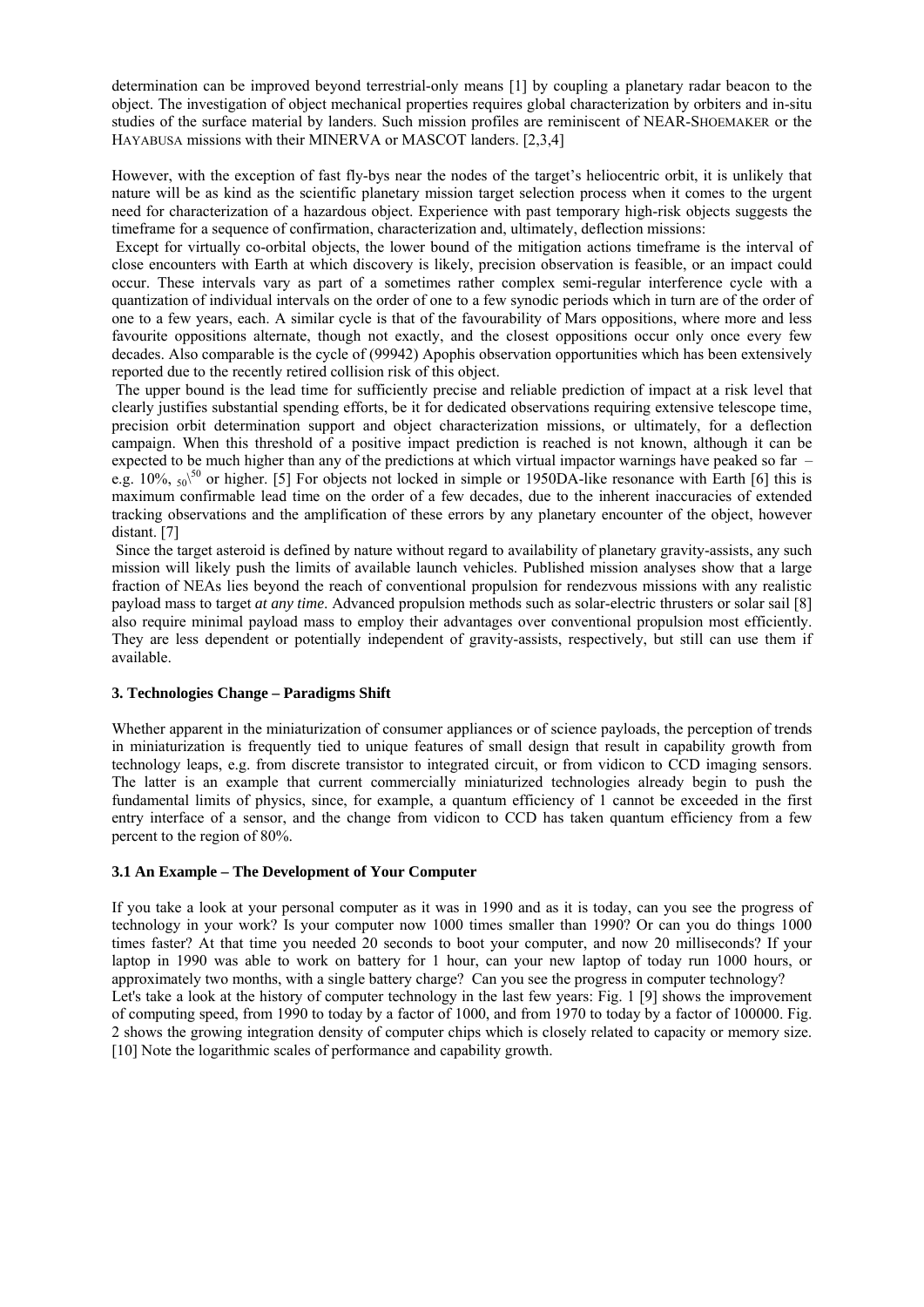

From 1990 to today we have seen a density increase by a factor of 1000, and from 1970 to today by a factor of one million. The energy per computational unit has decreased by a factor of 1000 from 1990, and by a factor of 100000 from 1970. [11]

Then, why is your computer so large and heavy, needs so long to start and to execute programs, and why can't it run for two months with one battery charge? What would you do with a computer which is one million times slower but would also be 100000 times smaller and consume 100000 times less energy than your PC today? For sure, nothing in terms of the everyday office work environment. But for the Saturn rockets, it was enough to fly to the Moon, for the Skylab it was enough to control the whole space station, for the Voyager missions to fly as far in space as no other man-made vehicle until now. One of us (S. Montenegro) has for many years programmed (not so) small satellites which required much less than 10 million instructions per second (MIPS) of computing throughput. Today, he is involved in the development of a pico-satellite for which the spacecraft hardware designers are planning to use a 600 MIPS central processing unit (CPU). Conventional (or conventionally educated) wisdom not just here, at a technology-oriented university, finds it hard to accept the fact that for such a satellite only 5 MIPS (or maybe only 1 MIPS) are needed. If designed for requirements reduced to the realistic needs, the whole Data Management System of this spacecraft would easily fit on a single chip, even with commercially long outdated but in the meantime thoroughly space-qualified technology as would be needed beyond the usual low Earth orbit (LEO) of cubesats.

According to the development of microelectronics, we would be able today to rebuild the data management systems of the Saturn rockets, the Voyager spacecraft, the Mars Sojourner rover or Skylab in a cube of  $(1cm)<sup>3</sup>$ a computer which weighs on the order of 10 grams and consumes about 1 milliwatt. Why not?

The problem is the software complexity is growing faster than the microelectronic capacity and speed. While the microelectronic speed is doubling every 18 months the size of embedded software is doubling every 10 months (ITEA 2004). Then, when we take a look at the whole system, we see the computer is growing, that it consumes more power, and that it needs longer to execute the basic functions.

This growth, in an aerospace system, propagates immediately to the system level where it first drives up structural mass and size to be accommodated physically; then it drives up (usually solar) power generation requirements, which again need to be accommodated as photovoltaic cell area and power conversion electronics on a yet larger structure; next, the radiator area to dissipate the heat from the increased electrical consumption needs to be increased and accommodated by yet another growth increment of the structure; the spacecraft now increased in size three times already by one oversized unit may need stronger attitude control actuators which yet again drive up control requirements, power requirements, and dissipation; and so on.

Today we need 1000 times more resources to do the same work as in 1990. The problem is that computer scientists (to use a general term) are being trained to go very lavish with resources, to reuse by copying a whole system and adding some more lines (never to remove lines); they are guided to program not only what we need, but also what maybe we could need in two years (when we will not really need it). We try to take an existing system and add some new functionality without removing all the code become unnecessary; admittedly mostly because that would be really too difficult in most cases due to the intricate and sometimes intransparent structures of large software packages.

Fig. 3 shows the difference of the present approach compared to an approach strictly based on the actual needs of a system, and the respective results in terms of complexity and size in the end product.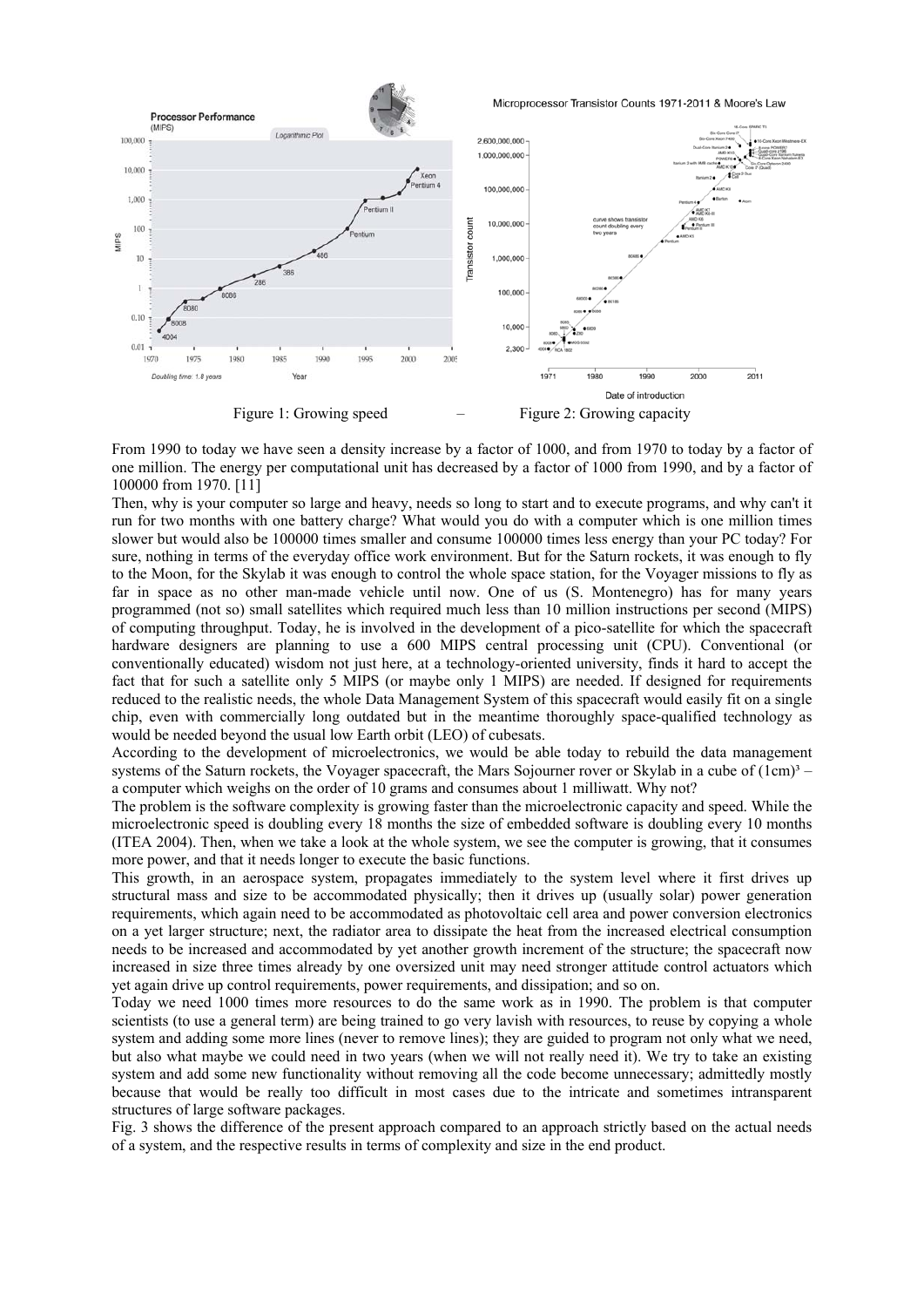



It is recognized that the problem is not the missing microelectronics capabilities but the exaggerated software complexity in today's systems. Therefore, the irreducible complexity is we targeted in new developments. Our operating system (OS) RODOS and its middleware have only 3 K Lines of Code, while other OS + middlewares begin with 3 million lines of code.

Terrestrial mobile applications now put more computing power into the hands of the consumer, literally, than was available to the whole Apollo programme or the contemporary first wave of planetary exploration. [12,13] But in its application, the trend has been away from target-oriented simplicity in a multitude of individual systems towards standardized complexity, much so in repetition of the 'home computer' boom of the early 1980s. On the other hand, as back then and still today exemplified by vintage computing enthusiasts, the way back to simplicity is not cut off – it merely has to be reclaimed by a generation not used to it.

# **3.2 Trickle-down of Ground-based High-tech into Space**

For Earth-orbiting missions, there is ample experience in the miniaturization of spacecraft at growing performance driven by economic considerations for mainstream commercial Earth observation missions as well as the experimental perspective of cubesats. This has caused a change in project philosophies at the technical level: from purely requirements-driven design growth to constraints-driven capability optimization, and from box-by-box accommodation and interfacing towards organic integration.

This experience has propagated into planetary defence related missions already, e.g. NEOSSAT, [14] tightly modelled on its successful predecessor, MOST, or the past DLR 'Kompaktsatellit' project, ASTEROIDFINDER, [15] particularly in its earlier ASTEROIDFINDER/SSB secondary launch envelope variant [16] derived from the small satellites TET and BIRD. [17] The MASCOT asteroid lander is being designed by DLR and CNES into the envelope kindly made available by JAXA on HAYABUSA-2. Also at DLR, the GOSSAMER roadmap [8] develops solar sails based on currently available technology with a first demonstrator using cubesat elements in its bus section based on the DLR CLAVIS concept, and later models aiming to fit into standard secondary payload slots of presently available launch vehicles flying into geostationary transfer orbit.

# **4. Constraints Is People**

Regarding the practical limits of spacecraft design in planetary defence applications – whether related to basic threat assessment by orbit determination or target characterization by remote sensing or in-situ investigation, or ultimately, deflection – all the many spacecraft functions not only need to be conceptualized and studied on paper but have to be implemented in hardware, i.e. designed, built, tested, shipped and launched, and at that with a fundamental need for reliability that surpasses the requirements of a conventional science mission which may well (in theory, at least) be repeated at a later launch opportunity or towards another target of similar quality.

All this needs to be done by people, not just trained and educated, but experienced in interplanetary spaceflight *and* their respective specialization in spacecraft engineering and/or planetary science. Unlike the spaceflight environment of the 1960s and early 1970s when Earth-orbiting missions were sometimes flown on a weekly basis, today's spaceflight environment is on the industrial side as well as on the government side extremely optimized for the current low cadence of flights. Facilities that could by their technological means support a much higher activity are often limited by available staff, following the budgetary principle 'Cost is People'. The frequency of interplanetary missions as well as of commercial launches has been fairly stable since the end of the 1970s, and military launches have declined mainly with the paradigm shift from film-recovery to image transmission spacecraft which caused other mission types using similar spacecraft bus technology to follow suit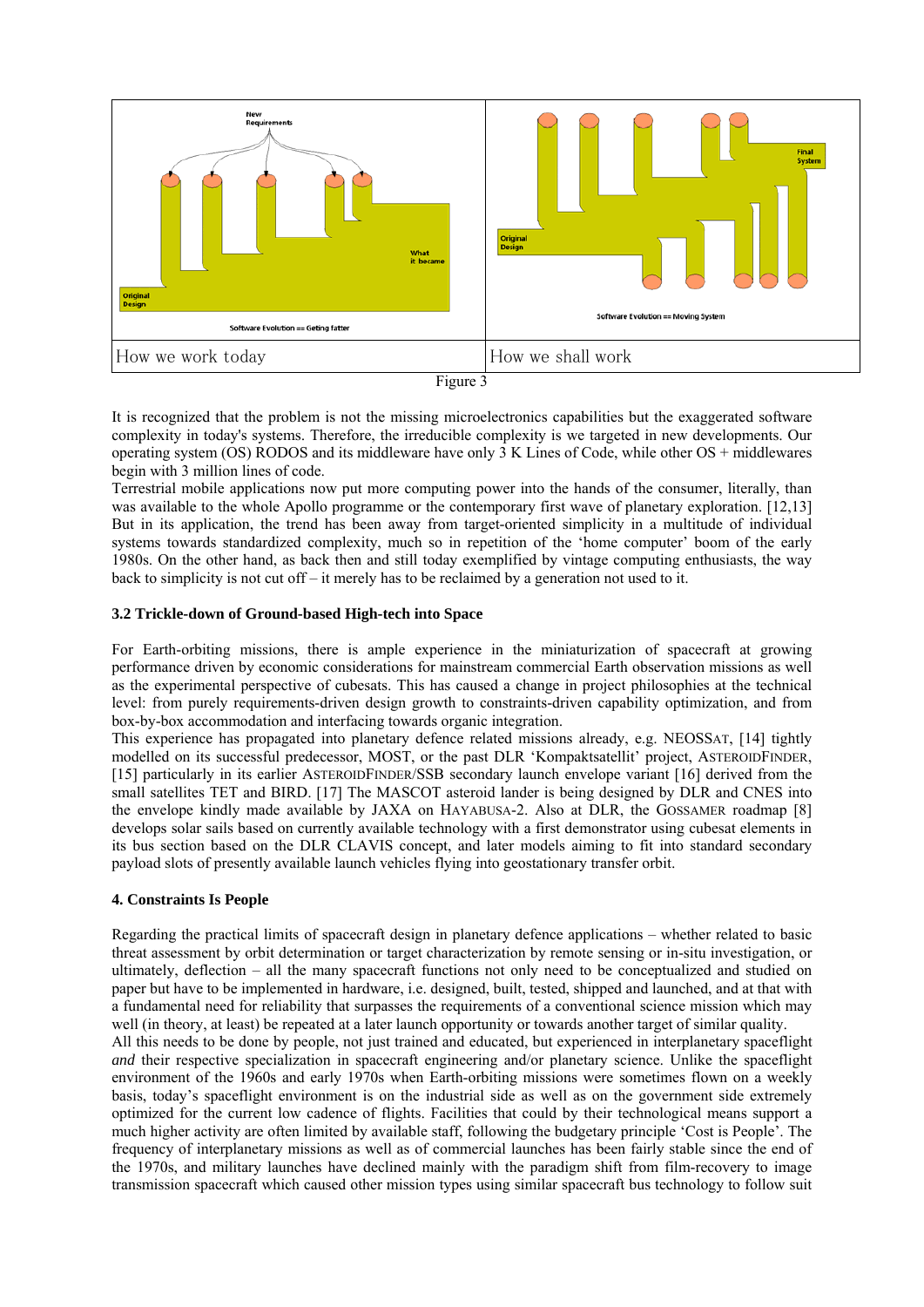and design for longer orbital lifetime at around the same time. [18,19] The long duration of this stable environment has also resulted in a similarly stable supply or equilibrium flow of trained people into and through space employment, remembering that even under the most favourable circumstances it takes at the very least about a decade to take an individual from graduation in school to having achieved spaceflight experience in a flown mission.

In common practice, a significant fraction of the available workforce is dedicated to feeding institutional processes such as project milestone reviews and formal documentation requirements rather than doing actual design and construction work that directly affects the end product. This is the result of a project environment that is well established, formed on longstanding experience, and thus well able to avoid costly mistakes by meticulous application of standardized materials and procedures as well as rigorous review of each action. Its success is shown in the high success rate of spacecraft today, commercial as well as scientific. It is well adapted to the demand for low failure rate, high cost efficiency results derived in great depth and detail from precise user requirements into an open design space, though maybe under a programmatic cost cap, within a framework of long-term planning along conceptual roadmaps paved by community consensus. But it is also liable to become cumbersome and slow in reaction to technological change as well as unexpectedly emerging challenges.

In contrast, although there were early precedents of methods more akin to such modern times [20], the highcadence environment of the early 1960s generally seems to have accepted an approach that sometimes bordered on 'shoot and hope' when observed through today's standards [13] but mostly preferred incremental development by trial [18,19] which ultimately lead to a well-tested platform that was frequently re-used once available, such as the wide range of upper stages and spacecraft bus models of the Agena series. When extraordinary events happened, it was possible in this environment to exchange payloads quickly. For example, the spacecraft 1962βκ (Starad) was created by pulling a standard payload out of the flight line and replacing it by a specialized set of radiation detectors to measure the particle products of Soviet high-altitude nuclear tests which were conducted over a then inaccessible area of Central Asia. [21] This was possible because a large fraction of the emerging space industry grew from an aeronautical industry that was still used to mass production ranging into the 1000's of flight models. With this tradition came a similarly high production capability for mission-critical high-reliability parts which were frequently derived from aircraft experience. Specialized production experience, refurbished and occasionally 'new old stock' parts from this era still keep 60 year old designs airborne, such as the B-52 or 707-derived aircraft which have a high production volume in common. Rarer and exotic aircraft however lacked this benefit and had to be retired, e.g. the SR-71. [22-31]

However, in today's environment, the need for space-grade parts has dropped not just with flight cadence but in electronics also with increased integration (cf. Fig. 2). Where once thousands of space-qualified discrete transistors or small-scale integrated circuits of the same or at most a few standard types were flown or used in hundreds of flight models [12,32] to perform a limited set of essential control and guidance functions supported by a wide range of other electromechanical, hydraulic, pneumatic and purely mechanical functional units, now a few high-end integrated circuits do most of all these jobs except for the direct actuator functions in spacecraft designed to remain in service for a decade or more. Where now performance or cost drives the design, relatively new commercial parts are merely screened and repackaged for the relevant environmental requirements, including radiation tolerance which tends to drive missions down to well beneath the radiation belts. [33,34] By the time promising parts are through full space-grade modifications including special semiconductor production processes and formal qualification, they are obsolete by a few generations when compared to similar-function device families in the commercial market where performance upgrades occur on monthly scales, new devices follow every other year, and 'legacy' devices may only continue in production for a few years at most until the production line has to make way for new equipment in a 'fab' floor space round-robin rotation.

This experience already befell the 'Apollo gate', a circuit designed in the early 1960s which was only continued into the 1970s in production due to and specifically for its use in the Apollo Guidance Computer (AGC). There were no other users left in the end. [12]

A side effect of this trend is that production runs of specifically modified semiconductor processes for spacegrade parts which are hence radiation-hard by design and not just picked to be likely radiation tolerant only occur every few months to about annually, whereas the whole production life cycle of the commercial equivalents of such parts onto which these runs are piggy-backed usually spans only a few years. This means that these parts in their fully space-qualified version are only available a few times, ever, and all orders are pooled during a long lead time to justify every specially set up production run. However, not just semiconductors are affected: A space-qualified battery cell which has been frequently used since the late 1990s derived from one of the first commercial laptop computer battery cell types in large-scale production is now only produced once a year specifically for its space application, by one facility for one customer. In the launch vehicle sector, several critical points of the production chains scaled down after the economic collapse of the former Soviet republics depend on a few experienced people many of whom continue to work well beyond retirement age. [35] This problem is not unknown in the West: when the attitude control thrusters of the GALILEO spacecraft en route to Jupiter experienced anomalies, the people who had manufactured them as part of the German contribution to the mission were no longer available because they had long since left the company, were retired, or had passed away. [36] Of the authors, some (J.T. Grundmann, C. Lange) had similar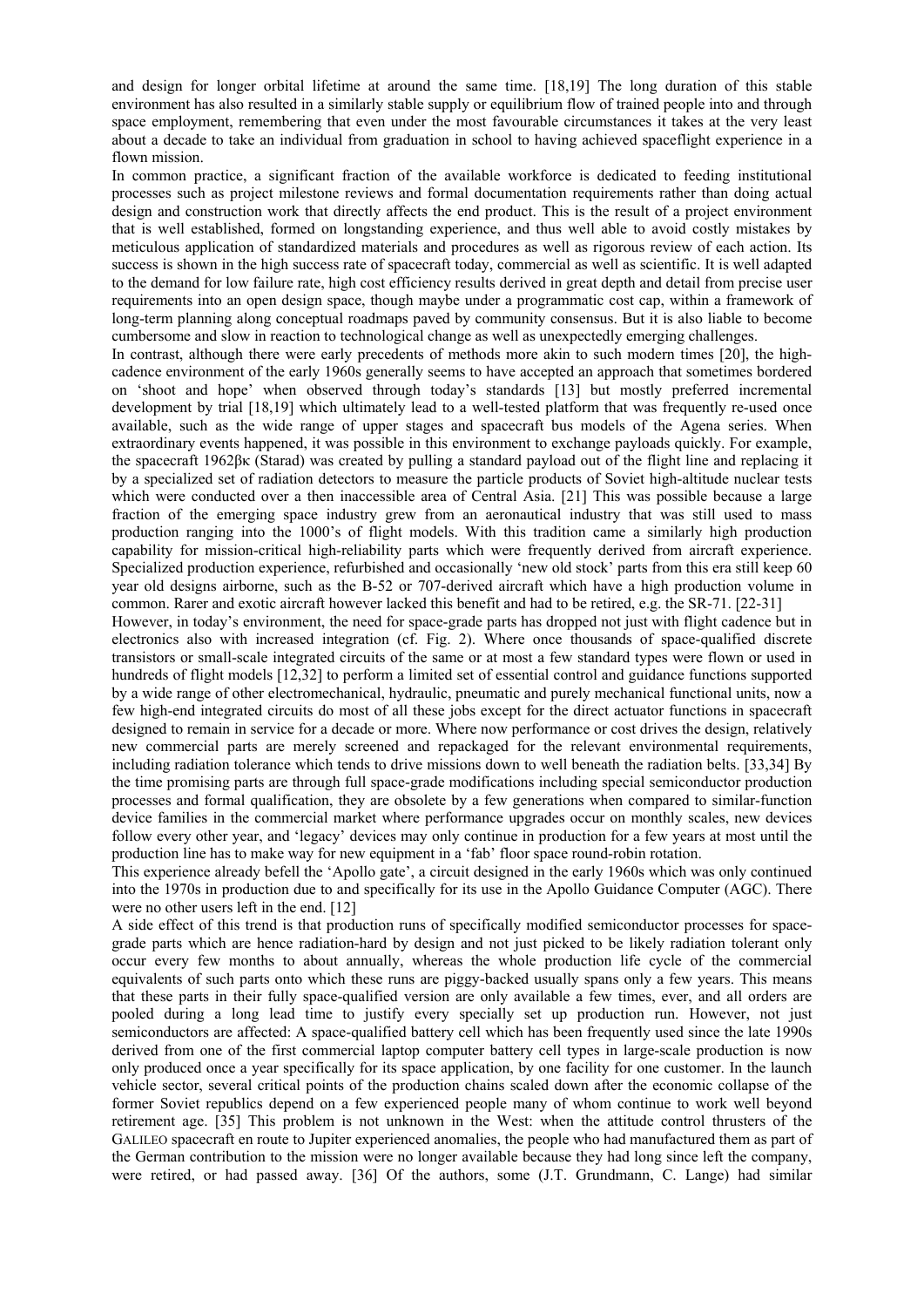experiences when looking for specific team members with knowledge of specific design features of the BIRD satellite [17] or the PHILAE lander which were to be re-used on ASTEROIDFINDER/SSB [16] and MASCOT [37], respectively, only a little over a decade later. This casts some doubt over the concept of 'simply' re-building previously flown space probes when a planetary defence mission has to be set up quickly as previously assumed by one of the authors (J.T. Grundmann) [38,39,40] under the assumption that the detection of a threat is possible at least unless impact is imminent [41].

Occasionally, however, there can be scientific missions that break the mould because they fit into a promising though maybe limited gap and can at the same time draw on work which has previously been done, though in an unrelated context or for another mission, demonstrating the value of re-use; one such example is MASCOT [37].

#### **5. Conclusions**

The focus of the original question – when does it get too small to do the job safely, where and what are the practical and physical limits of getting smaller? – has thus shifted but not blurred.

On the technological side, many methods promising for deep space and already well-tested in the millions of production units in the commercial world do exist. It is no longer entirely 'out of this world' to send a microsatellite-class solar sail which for all practical purposes never runs out of fuel towards a rendezvous with a potentially hazardous asteroid to drop a cell phone sized lander, or a few of those, to investigate its properties. Or to send another towards the Sun to spiral-reverse onto a retrograde collision course to deflect a recognized hazardous asteroid by a high specific energy impact. These technologies constitute the geometrically-small End of Small, and it still seems to have ample room for development left at least in space applications. [42]

On the side of those supposed to design and build these missions, we already live hard against the other End of Small: whatever should once become an urgent necessity, literally, in planetary defence spaceflight will have to be accomplished by those who are already there – in space jobs – and done with what is there, as space hardware. Here, stocks are at best low in the current model of space activities. Often, people in space work unpaid overtime or accept lower payment because they actually want to do their jobs, at least as long as their projects are able to support them. Often, critical components are custom-made long-lead items of which a few used and worn down in tests may still remain functional and in storage somewhere; with luck, a whole lot had to be purchased once upon a time to fly but a few, and the leftovers were too specialized to be sold for other than scrap. Change is however not impossible: if a small fraction of the means available to the flagship missions that indeed pave new roads in space is set aside to conduct small frequent-flyer missions that use these new roads, a much larger number of teams and people could gain that kind of experience in space which would be dearly needed if the scenario developed for the tabletop exercise at the end of this conference suddenly became real.

### **REFERENCES**

[1] S.J. Ostro, J.D. Giorgini, The role of radar in predicting and preventing asteroid and comet collisions with Earth, in: Mitigation of Hazardous Comets and Asteroids. M.J.S. Belton, T.H. Morgan, N. Samarasinha, D.K. Yeomans, (eds.), Cambridge, pp.38-65, 2004.

[2] A. Fujiwara, J. Kawaguchi, D.K. Yeomans, M. Abe, T. Mukai, T. Okada, J. Saito, H. Yano, M. Yoshikawa, D.J. Scheeres, O. Barnouin-Jha, A.F. Cheng, H. Demura, R.W. Gaskell, N. Hirata, H. Ikeda, T. Kominato, H. Miyamoto, A.M. Nakamura, R. Nakamura, S. Sasaki, K. Uesugi, The Rubble-Pile Asteroid Itokawa as Observed by Hayabusa. *Science*, **312** (5778), 1330-1334 (2006)

[3] C. Lange, R. Findlay, C. Grimm, J.T. Grundmann, T.-M. Ho, L. Witte, T. van Zoest, "How to build a 10 kg autonomous Asteroid landing package with 3 kg of instruments in 6 years?" – Systems Engineering challenges of a high-density deep space system in the DLR MASCOT project, 2624640 (1325), SECESA 2012.

[4] R. Findlay, T.-M. Ho, C. Lange, S. Wagenbach, L. Witte, C. Ziach, J. Biele, C. Krause, S. Ulamce, T. Spohn, T. Okada, H. Yano, and the MASCOT project team, A Small Asteroid Lander Mission to Accompany HAYABUSA-II, Proceedings of the 63<sup>rd</sup> International Aeronautical Congress, Naples, Italy, 2012, IAC-12-A3.4.7. [5] J.T. Grundmann, Small Solar System Body Mitigation: A Realist's Approach, IAA-WPP-301 P206, 1<sup>st</sup> IAA Planetary Defense Conference 2009

[6] J.D. Giorgini, S.J. Ostro, L.A.M. Benner, P.W. Chodas, S.R. Chesley, R.S. Hudson, M.C. Nolan, A.R. Klemola, E.M. Standish, R.F. Jurgens, R. Rose, A.B. Chamberlin, D.K. Yeomans, J.-L. Margot, Asteroid 1950 DA's Encounter with Earth in 2880: Physical Limits of Collision Probability Prediction, Science **296**, 132 (2002)

[7] A. Milani, S.R. Chesley, M.E. Sansaturio, F. Bernardi, G.B. Valsecchi, O. Arratia, Long term impact risk for (101955) 1999 RQ36, arXiv:0901.3631v1 [astro-ph.EP] 23 Jan 2009

[8] Gossamer, DLR Institute of Space Systems dept. System Conditioning projects page, 2013-04-08, http://www.dlr.de/irs/en/desktopdefault.aspx/tabid-6931/11365\_read-26354/

[9] R. Kurzweil, http://www.singularity.com/charts/

[10] http://en.wikipedia.org/wiki/Moore%27s\_law

[11] R. Saracco, http://www.blog.telecomfuturecentre.it/tag/energy/